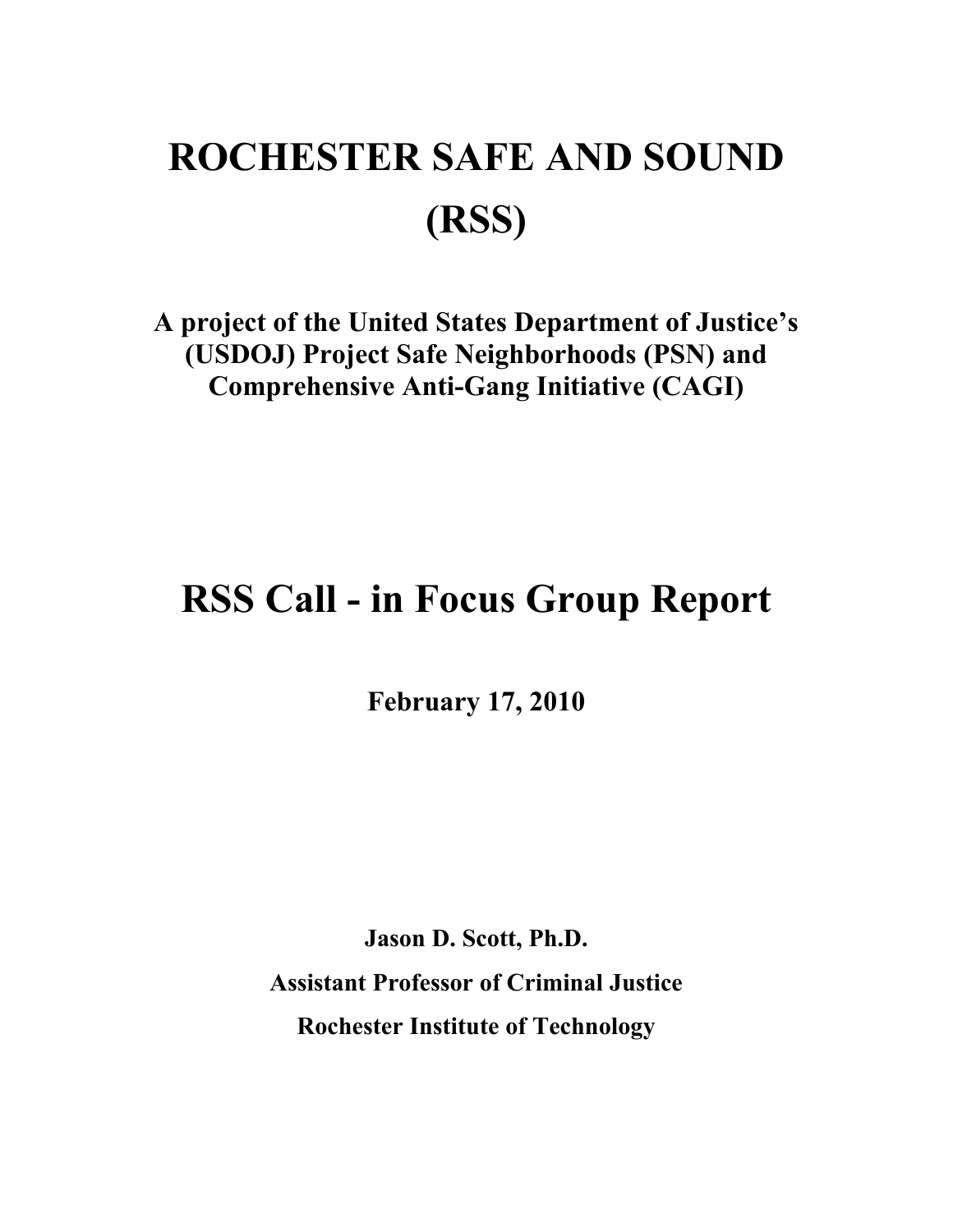**Janelle Duda Research Associate Center for Public Safety Initiatives Rochester Institute of Technology**

# **John M. Klofas, Ph.D. Center for Public Safety Initiatives Rochester Institute of Technology**

# **RSS Call - in Focus Group Report**

## **2/4/2010 – MONROE COUNTY OFFICE OF PROBATION**

#### **Introduction**

The Rochester criminal justice community has been conducting "call-in" meetings since 1994. The original call-ins were organized under the Ceasefire Initiative. Within the past two years there have been an additional three call-ins organized under the Rochester Safe and Sound Comprehensive Anti-Gang Initiative. The call-in model attempts to balance a strong deterrencebased message delivered by criminal justice practitioners and a strong support message provided by community-based service providers. Individuals selected for the call-ins met a number of criteria. First, they were individuals that were currently under probation or parole supervision and had been nominated by their probation or parole officer. Second, they were individuals that were at risk of violent victimization and offending as measured by their previous arrest and victimization histories. Current active offenses for selected participants included Criminal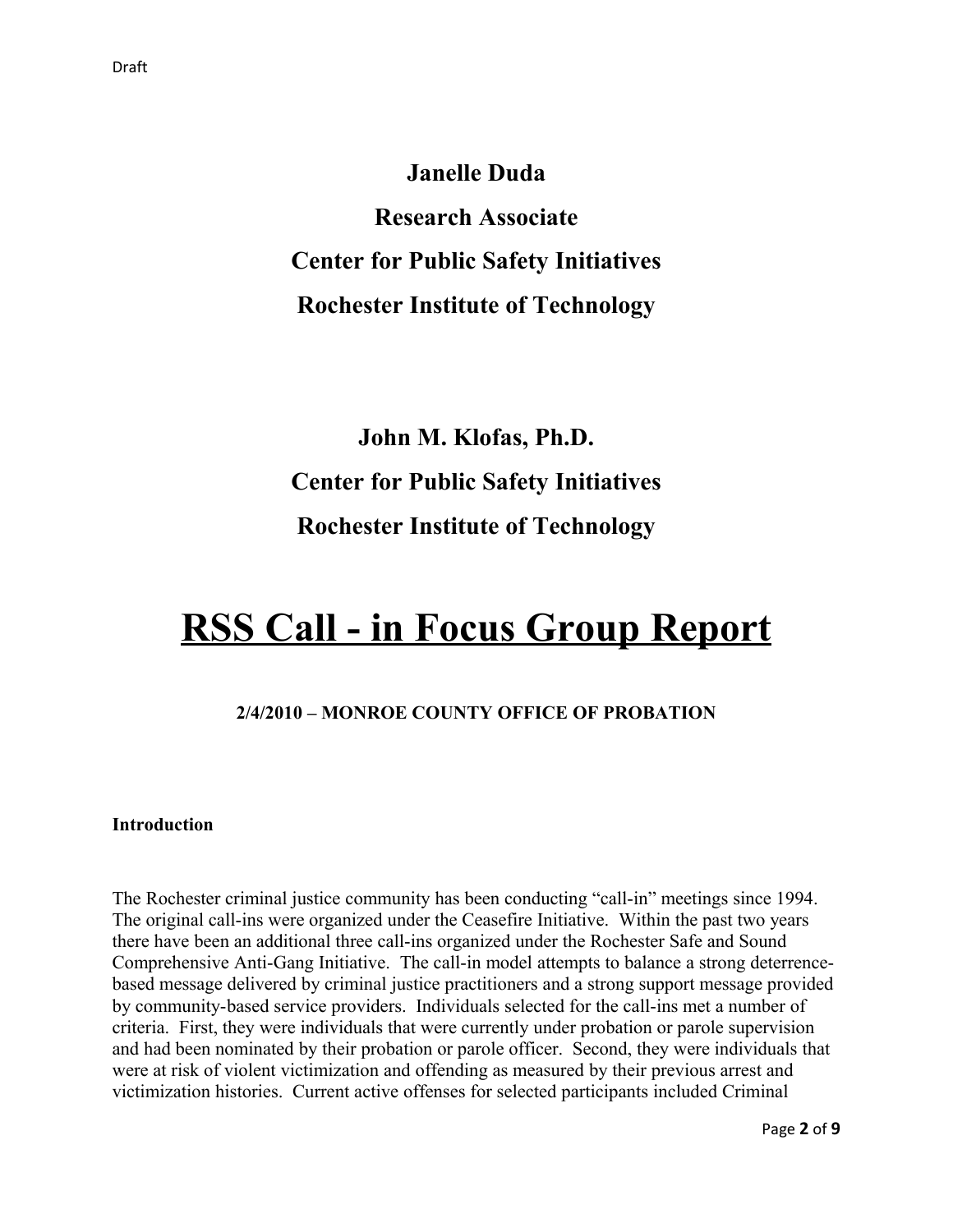Possession of a Weapon in the  $2<sup>nd</sup>$  degree,  $1<sup>st</sup>$  and  $2<sup>nd</sup>$  degree Robbery, and Criminal Possession of a Controlled Substance with Intent to Sell. Finally, all individuals had been identified as actively affiliated in local gangs according to the Rochester Police Department's (RPD) gang database.

#### **Background**

On September  $9<sup>th</sup>$ , 2009, 18 probationers and 2 parolees were required to attend the call-in which was held in Judge Patricia Marks' courtroom. As with previous call-ins, not every invitee was in attendance but 13 of the 18 probationers and 1 of the 2 parolees did show up. Judge Marks ordered warrants on the six individuals who had failed to show up. Criminal justice practitioners discussed their collaboration with fellow agencies and their dedication to stop violence in the community. These individuals included the District Attorney, representatives from the U.S. Attorney's Office, the RPD, County Probation, and Parole. They expressed their willingness and duty to use their law enforcement powers to violate offenders and disrupt violence. This was the second call-in where the service component and intensive case-management was provided through the Catholic Family Center (CFC). The presentation from the CFC case managers emphasized the availability of educational and employment opportunities and reiterated the close working relationship that they had with individual probation officers. Approximately five months passed between the initial call-in and the focus group conducted on February  $4<sup>th</sup>$ , 2010. During this five month period, two of the call-in participants were arrested on drug charges and are currently incarcerated. During this same period an additional four individuals had their probation violated for non-compliance with probation requirements. Currently five of the original 14 call-in attendees are incarcerated in the Monroe County Jail for a new offense or violation.

#### **RSS – Call-in Number 4**

Participants:

John M. Klofas, Ph.D. – Rochester Institute of Technology

Daria S. Bour – Probation Supervisor, Monroe County Office of Probation

Jason D. Scott, Ph.D. – Assistant Professor, Rochester Institute of Technology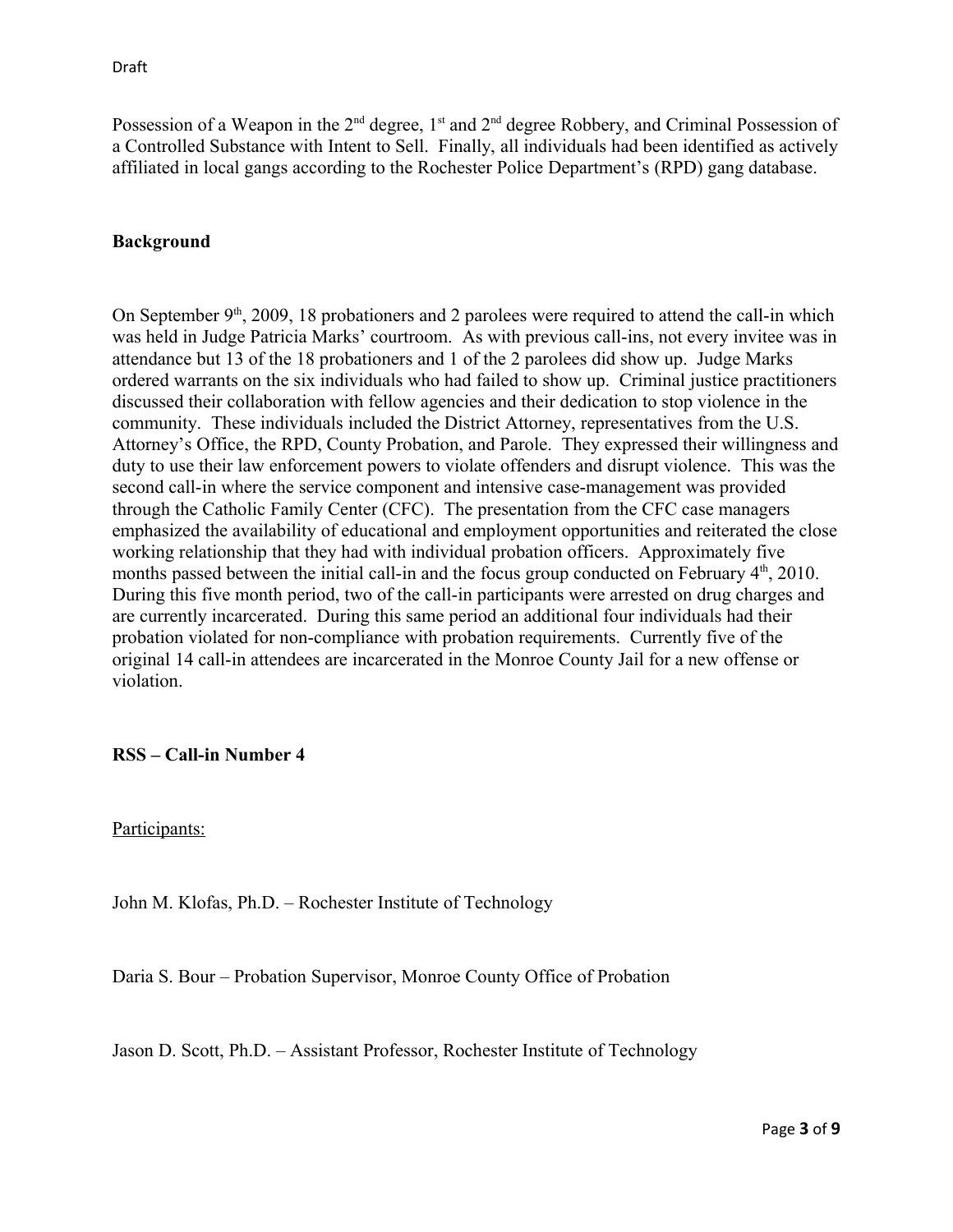Draft

Janelle Duda – Research Associate, Rochester Institute of Technology

Six call-in participants were selected to attend the focus group meeting. Five of these individuals attended. These five individuals were selected based on the positive progress they have demonstrated since the September call-in. Participation in the focus group was entirely voluntary. Attendance at the call-in did satisfy a monthly reporting requirement for probation. Those who decided not to participate were not sanctioned in any way. Our interest was to consult with these individuals and discuss the call-in process and outcomes as well as receive input on how to improve the program. We were interested in what went well and what elements of the call-ins were ineffective.

The focus group was held in a conference room at the Monroe County Office of Probation. The Rochester Institute of Technology provided lunch for each of the participants. Participants also received \$10 at the end of the session as a good-faith incentive to complete the process.

Dr. Klofas from the Rochester Institute of Technology outlined the agenda for the focus group and also ensured that the ethics and responsibilities of the research were understood by all. Participants were not forced to complete the session nor were they pressed to answer any questions they did not want to answer. Participants were given the option to leave at any point without penalty. Participants were assured that their responses would be kept completely anonymous and confidential.

The following report will present the discussion which emerged from our focus group and roughly corresponds to the main questions covered by the group. The report concludes with some recommendations for future call-ins.

### **Discussion Point #1 – Had you heard of Ceasefire of "call-ins" prior to your participation and attendance at September's event?**

There was an overall consensus that no one had heard of ceasefire or a call-in prior to their event. One participant explained that when he first received the letter he had no idea what the meeting was going to be about.

#### **Discussion Point #2 – What were the memorable parts of the call-in?**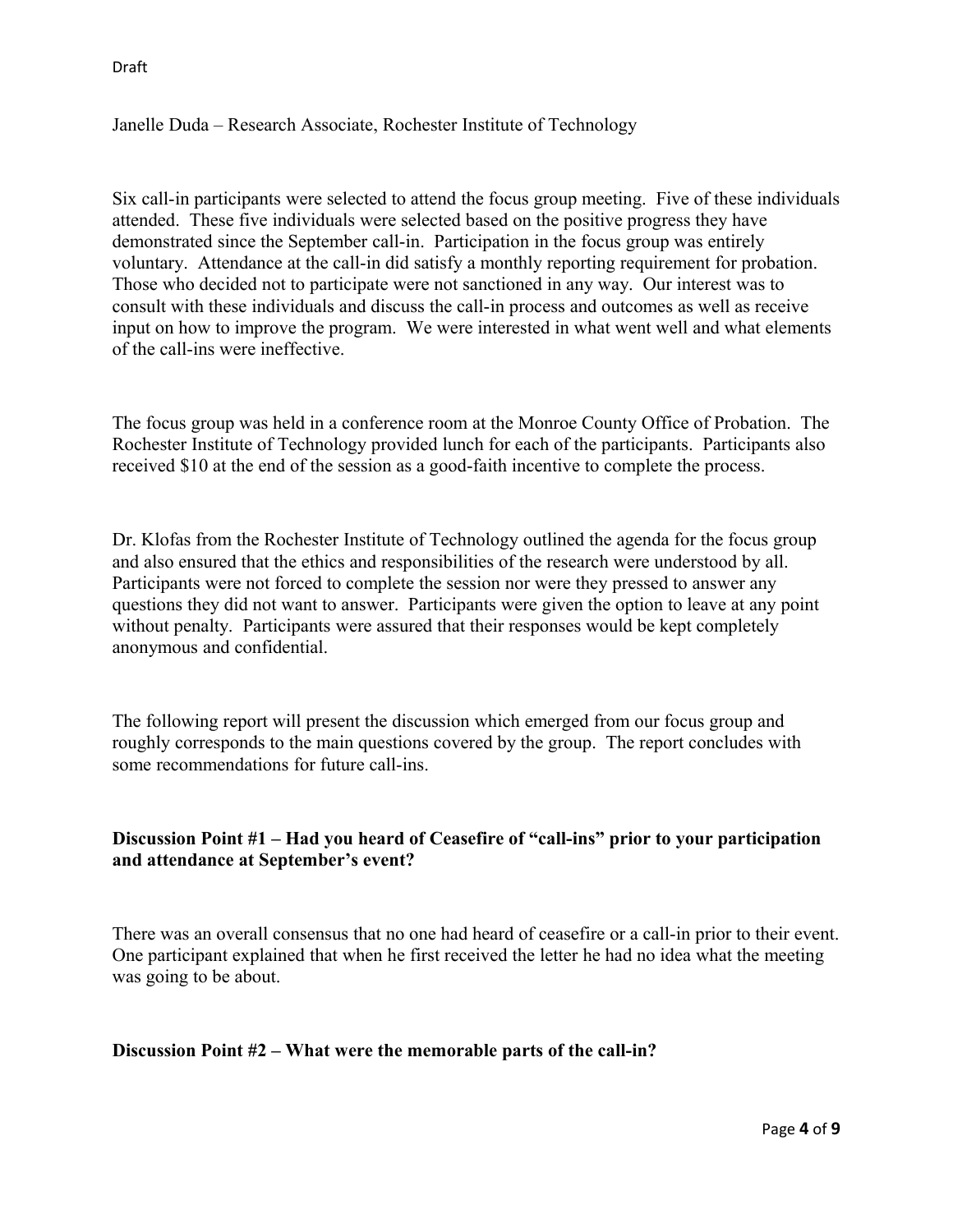Overwhelmingly the participants remembered the trauma surgeon, Dr. Sangosanya. Two participants talked specifically about the information Dr. Sangosanya shared about the increased probability of being a homicide victim if they had been previously shot. They mentioned that the graphic pictures in the doctor's presentation got their attention and made an impact. One participant said that he recalled the doctor discussing the much higher probability of death due to homicide among young African-American men. This individual mentioned that he didn't want to be part of that statistic. One of the focus group participants commented that the doctor seemed to want to present them with facts and appeared to want the youth to change for the better.

The participants also said they remembered District Attorney Mike Green. The message that they took from the D.A. was that he is not "playing around" anymore. There was a clear understanding that punishments for firearm related crime had increased and the D.A.'s office had adopted a zero tolerance stance. One participant mentioned that if you are caught with a gun you will get 5 years and one year for every bullet. Several of the participants commented that they listened to D.A. Green and didn't tune him out because he seemed to be able to relate to them and seemed interested in their future. One individual mentioned that the D.A. would be someone he could sit down and talk with over lunch.

Two additional things stood out in the memories of these young men. First, they remembered the warrants that the judge issued for the few call-in participants that did not attend. This action seemed to convey the message that the event was serious. Several of them mentioned that after they heard the judge issue the warrants that they were glad they had decided to attend. Second, there were some negative reactions to the practice of some presenters to single out individuals by name and discuss where and with whom they hung out or to show the pictures and case specific information of local gang members who had been convicted and incarcerated. There was agreement that this made them aware that the various elements of the criminal justice community (e.g., local police, federal agents, probation, etc.) were working together and watching what they were doing. While none of the focus group participants were singled out themselves, this tactic clearly got their attention and they all stated that during this exchange they hoped they would not be called out. However, some of the participants stated that this aggressive approach caused them to "tune out" the presenter and made it difficult for them to believe the presenter was interested in seeing them succeed. One participant said that he does not like being doubted and he felt that some of the criminal justice system presenters were doubting him. In addition, a number of the focus group participants mentioned that the family members they had brought to the call-in reacted negatively to this approach.

### **Discussion Point #3 – Who was the support person that attended the call-in with you and what did they think of the call-in?**

All five of the focus group participants brought someone with them to the call-in. One participant brought his father, two brought their grandmother, and two brought their mother.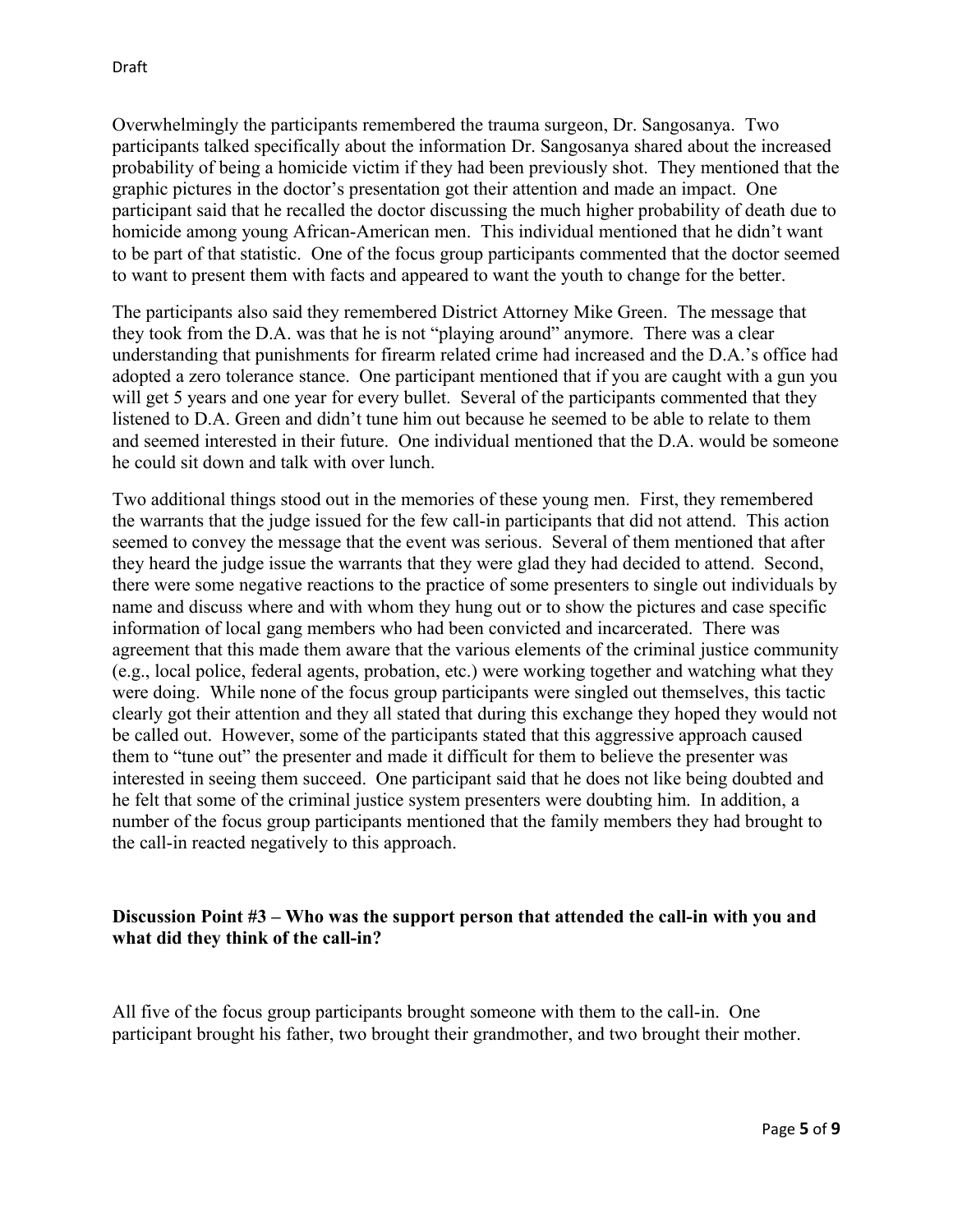One participant said that his mom liked it. One said that his mom did not like it because she did not appreciate the pictures of people arrested on the screen and that she did not like the message that they were just waiting for one of the current call-in participants to mess up.

## **Discussion Point #4 – Has the criminal justice response to crime and violence changed and what impact has this had on the community?**

Again, there was a consensus that things have absolutely changed. Over time things have changed. For example, one participant talked about how in the past a first offense was not taken as seriously as it is now.

Somewhat surprisingly, there was a consensus that the streets are safer than they were three years ago. The participants talked about fewer people standing on the corners, friends and family feeling safer going outside, and more children playing outside of their homes. In describing the change, several participants talked about seeing more police on the street and felt technologies like closed-circuit cameras and "shot spotter" could be contributing to the improvements.

The participants did not have many positive things to say about law enforcement or their perceptions about how they were treated by law enforcement. Overall, the participants felt that the police make it worse. They feel that the police stop them for no reason. One participant pointed out that he is not doing anything wrong now yet he still gets stopped. The participants made it very clear that since three police officers have been shot recently, there is a different sentiment amongst the officers toward the community. One youth talked about how they travel six deep now and that they are not out there being friendly; they look at everybody as a suspect.

### **Discussion Point #5 – What impact did the call-in have on you and have you shared this experience with anyone?**

A number of the participants stated, "You won't catch me on the street anymore." The participants talked about how they spend much more time at home now and that if they are out of the home they are doing something productive.

One of the participants said that he had not planned to make a change necessarily except his best friends was killed in November and that is when he decided to make a change. Many of the participants said that they had been thinking about making changes for some time. One participant said that he did it for himself and for his mom. He said that his mom continued to fight for him and support him throughout his bad behavior and he finally decided that he wanted to change. All of the participants stated that it was easier to make the change because of their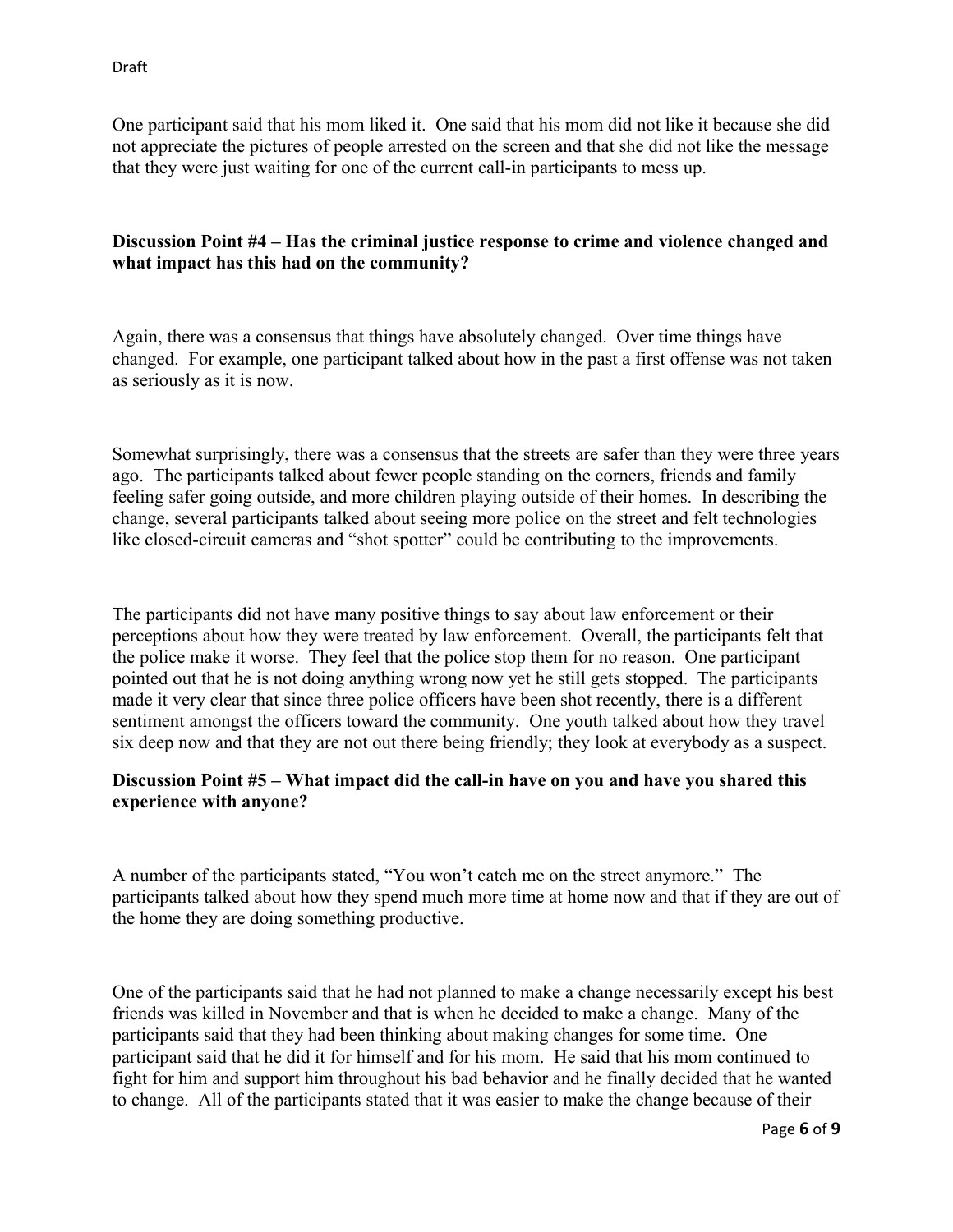case manager. The opportunities that were provided to them provided incentive for them to stay on track. One focus group participant stated, "I've come a long way, why would I waste that?"

Four youth said that they did not talk about the call-in with anyone other than who they brought with them. One youth said that he did talk to his mom (who was not at the call-in) about it. All the participants said that they did not tell any of the information to their friends. A few of the youth said that it is their business and not their friend's business. The youth had a general agreement that they had no control over their friends and that their friends will do what they want to do. Some of the focus group participants said that they would be likely to talk to younger family members like siblings or cousins about the call-in. Several of them shared that they felt they had a responsibility to be a more positive example to the younger members of their family.

Several of the participants mentioned that people around them had noticed that they had made a change. One talked about how proud his PO is of him. A few talked about how their POs noticed how well they are doing. In addition, several of the young men mentioned that family members like their mothers had noticed that they were doing better and were proud of them.

# **Discussion Point #6 – When did you meet Alex Acosta (case manager from CFC) and what impressions do you have of the assistance Alex has offered you?**

One of the participants met him prior to the call-in because they shared a personal contact. The other four participants met Alex the very next day or within a few days after the call-in. Several of them stated that they believed they wouldn't have taken the initiative to contact Alex but that he was persistent in making contact with them and that helped start the relationship.

The consensus was that Alex is well liked among the participants. Alex is seen as someone who knows the streets and successfully overcame some of the same obstacles and challenges that they face. The participants enjoy working with someone who understands what their lives are like. Every participant sees Alex at least one time a week. Some of the participants reported that Alex had regularly been to their homes and is well known by the members of their family (e.g., mother, father, grandmother).

Several participants said that he helped pay for their drivers permit and another said that Alex helped pay for his 5 hour driving course that he needed for the job he was getting. Another participant said that Alex helped him get his GED results released from New York State. Alex helped to get some of the participants in school and attended an early morning GED program with one of them because they needed an adult present and no one in his family was available during that time of the day.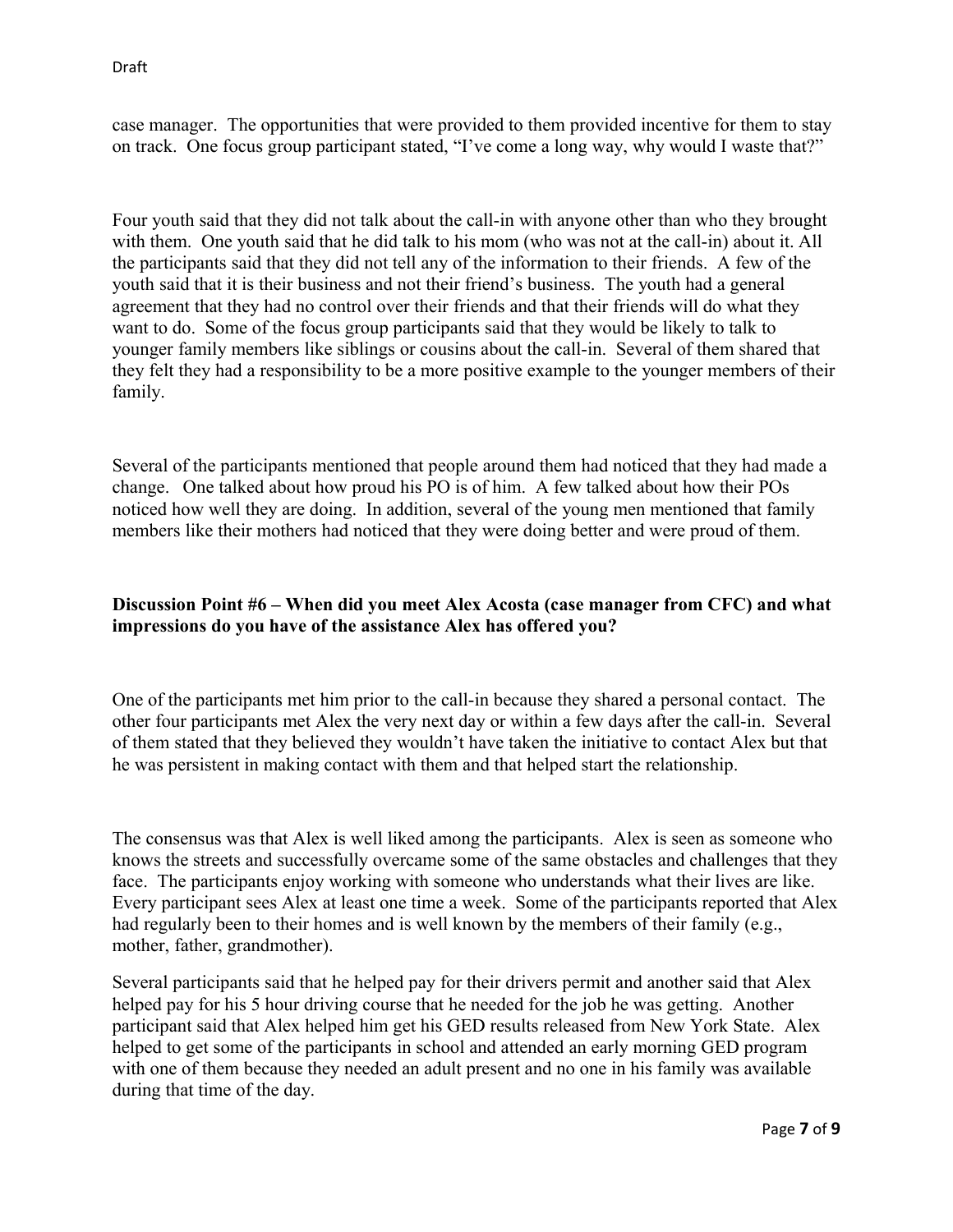One participant said that if it were not for Alex he would be in jail because he would have been arrested or had their probation violated for non-compliance. Three other participants said that they would not be doing as well as they are now or would just be hanging out on the street like they were doing prior to the call-in. There was discussion about how Alex helped to jumpstart them onto the right path and that he really did a lot for them. It was very clear that this particular group sees Alex as extremely helpful in the services that he provides for them.

#### **Conclusion and Recommendations**

The individuals that attended the focus group clearly demonstrated the positive impact that the call-in and follow-up has had on their lives. The participants reported both positive and negative impressions of the call-in itself. The focus group did not like the practice of singling out individual participants by name at the call-in, but they did talk about how it did get their attention. Even though this approach caused a negative reaction not only among the participants but also among the family members that were there to support them, it did do the purpose expected, which was to get the participants' attention. The presentations by Dr. Sangosanya and District Attorney Mike Green produced the most positive reactions and participants reported that these two presentations made them realize the negative consequences that they could expect to face if they continued to engage in criminal activity.

The focus group participants had nothing but positive things to say about the help they had received from Alex Acosta and the CFC. It is recommended that this intensive case management and follow-up aspect of the call-in be continued. In addition, it appears important that Alex make an attempt to contact the call-in participants prior to the actual call-in and make a followup contact with them shortly after the meeting. If these early meetings take place with the probation officer present it can help reinforce the close working relationship that Alex has with their individual P.O.s.

One additional recommendation that came directly from the focus group participants themselves was the possibility of including a former and successful participant at the next call-in meeting. These young men felt that it is important to hear from someone that has gone through the process and could talk about the positive impact the program had on their life.